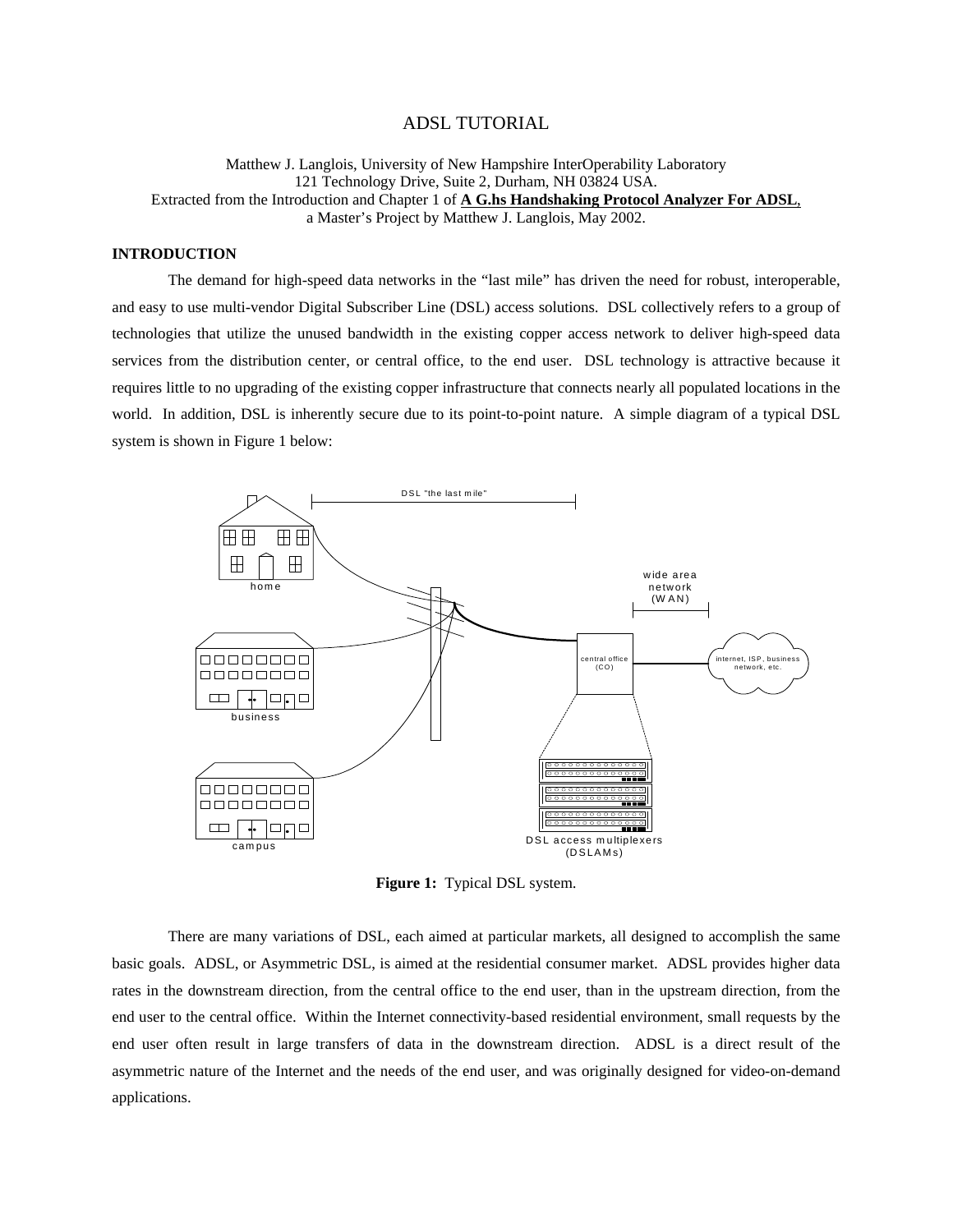ADSL possesses some distinct advantages when compared to traditional analog modems. One of them is the ability to operate alongside existing Plain Old Telephone Service (POTS) on a single pair of wires without disruption. POTS is the basic service that provides all phone lines with access to the Public Switched Telephone Network (PSTN). POTS provides the means for all voice-band related applications and technologies, such as telephony, caller identification, call waiting, analog facsimile, analog modem, etc.. ADSL systems allow the end user to access any POTS associated services and ADSL services simultaneously. ADSL also has the ability to dynamically adapt to varying channel conditions. ADSL systems automatically measure the characteristics of the channel and decide upon an appropriate data rate that can be effectively maintained according to a predefined acceptable bit-error rate (BER).

#### **ADSL: ANSI T1.413-1998**

 The American National Standards Institute (ANSI) Telecommunications Committee created the first standardized ADSL specification. The current version of this specification is ANSI T1.413-1998 "Network and Customer Installation Interfaces – Asymmetric Digital Subscriber Line (ADSL) Metallic Interface." ANSI T1.413- 1998 defines the minimum set of requirements for satisfactory performance of ADSL systems utilizing the Discrete Multi-Tone (DMT) line code. The DMT line code, as defined in ANSI T1.413-1998, divides the useful bandwidth of the standard two wire copper medium used in the PSTN, which is 0 to 1104kHz, into 256 separate 4.3125kHz wide bins called sub-carriers. Each sub-carrier is associated with a discrete frequency, or tone, indicated by  $4.3125kHz * n$ , where n = 1 to 256, and is essentially a single distinct data channel.

A maximum of 255 sub-carriers can be used to modulate data in the downstream direction. Sub-carrier 256, the downstream Nyquist frequency, and sub-carrier 64, the downstream pilot frequency, are not available for user data, thus limiting the total number of available downstream sub-carriers to 254. Each of these 254 sub-carriers can support the modulation of 0 to 15 bits. Since the ADSL DMT data frame rate is 4000 frames per second, the maximum theoretical downstream data rate of an ADSL system is 15.24Mbps. Due to limitations in system architecture, specifically the maximum allowable Reed-Solomon codeword size (255 bytes), the maximum achievable downstream data rate is 8.16Mbps. However, in real world systems at least one byte of each Reed-Solomon codeword will be used for framing overhead, thus limiting the maximum achievable downstream data rate to 8.128Mbps.

The limitation of maximum allowable Reed-Solomon codeword size can be overcome if the interleaved data path is used (with S=1/2, where S is the number of data frames per RS codeword). Using the interleaved data path, which will be discussed in detail later, two Reed-Solomon codewords can be mapped to a single FEC output data frame. This equates to a maximum Reed-Solomon codeword size of ~510 bytes, which results in a maximum supportable downstream data rate of  $\sim$ 16Mbps. It should be noted that although the S=1/2 method yields a maximum supportable downstream data rate of 16Mbps, the theoretical maximum downstream data rate remains 15.24Mbps due to the fact that DMT systems are limited to 254 sub-carriers, each of which is capable of modulating a maximum of 15 bits. It should also be noted that support for this mode of operation is optional. See section 6.6.3 of ANSI T1.413-1998 for more information on this mode of operation.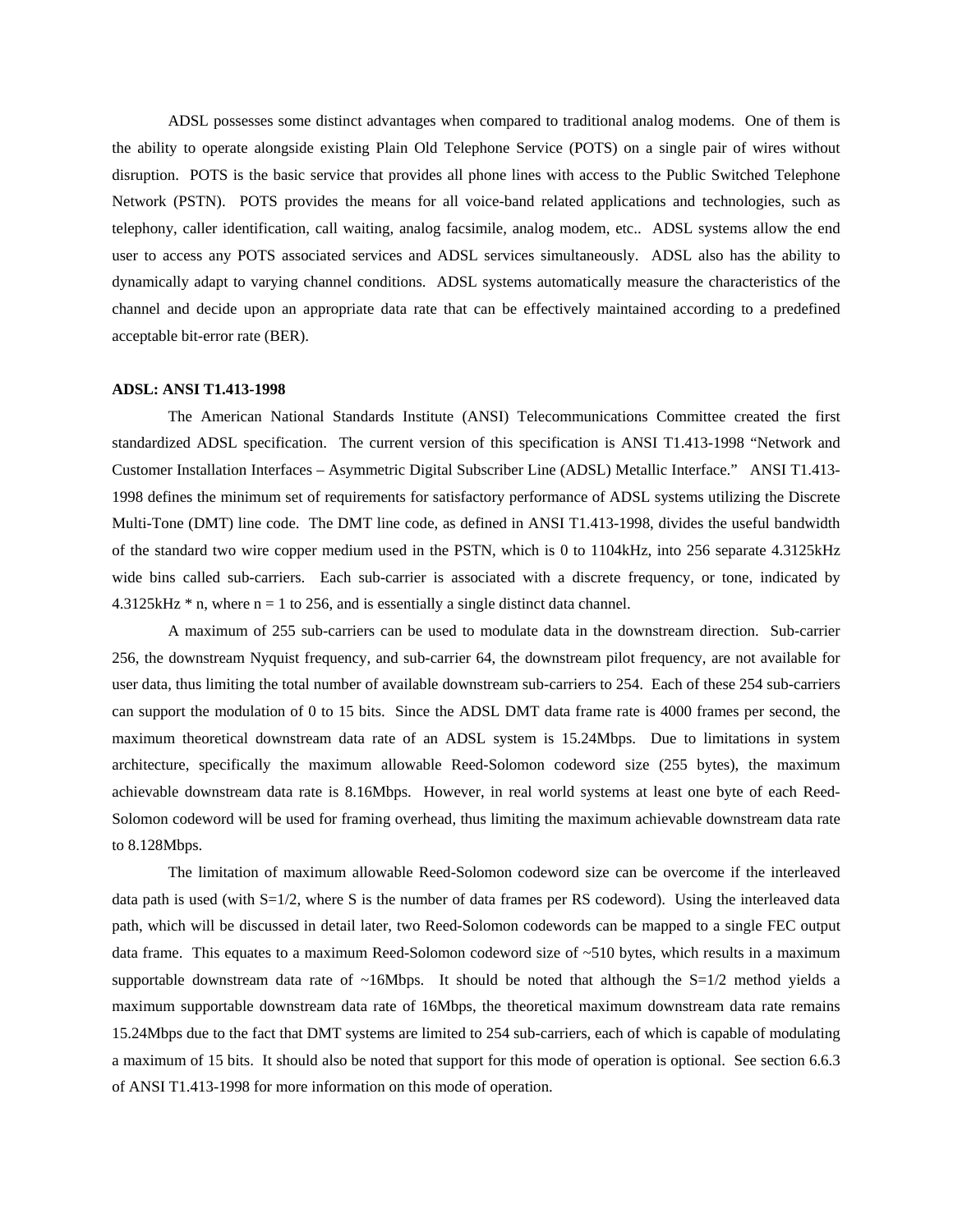Similarly, a maximum of 31 low frequency sub-carriers can be used to modulate data in the upstream direction. Sub-carrier 32, the upstream Nyquist frequency, and sub-carrier 16, the upstream pilot frequency, are again not available for user data, limiting the total number of available upstream sub-carriers to 30. Each of these 30 sub-carriers can support the modulation of 0 to 15 bits. Since the ADSL DMT data frame rate is 4000 frames per second, the maximum theoretical upstream data rate of an ADSL system is 1.8Mbps. Again, due to limitations in system architecture, specifically the POTS splitter cut-off frequencies and the duplexing method used (FDM or echo cancellation), the maximum achievable upstream data rate is typically less than 1Mbps. Figure 3 shows the basic plot of a DMT ADSL system in the frequency domain with approximate frequencies.



**Figure 3.** DMT based ADSL in the frequency domain.

Frequency Division Multiplexing (FDM) is a duplexing method that splits the available spectrum into two non-overlapping parts, one for upstream data and one for downstream data. FDM requires the analog hybrid circuit in each transceiver to effectively decouple, or split, the upstream and downstream portions of the analog DMT signal. The cut-off frequencies of these splitters are not formally defined and are therefore left to the discretion of the vendor. As a result, FDM splitting can adversely effect the upstream and downstream portions of the spectrum.

An optional duplexing method, echo cancellation, can also be utilized in ADSL systems. Echo cancellation allows the upstream and downstream portions of the spectrum to overlap, improving downstream performance by allowing more low attenuation low frequency sub-carriers to be utilized for downstream data transport. "An "echo" is a reflection of the transmit signal into the near end received. Echoes are of concern because the signals that correspond to both directions of digital transmission coexist on the twisted-pair transmission line, so that the echo is unwanted noise.<sup>1</sup>" The upstream and downstream portions of the signal are again decoupled by the analog hybrid circuit. Echo cancellation is then achieved by subtracting an estimate of the unwanted echo from the decoupled receive signal. In ADSL systems, good echo cancellers can, and must, achieve 70dB of rejection.

<sup>&</sup>lt;sup>1</sup> Understanding Digital Subscriber Line Technology, pages 140 and 141.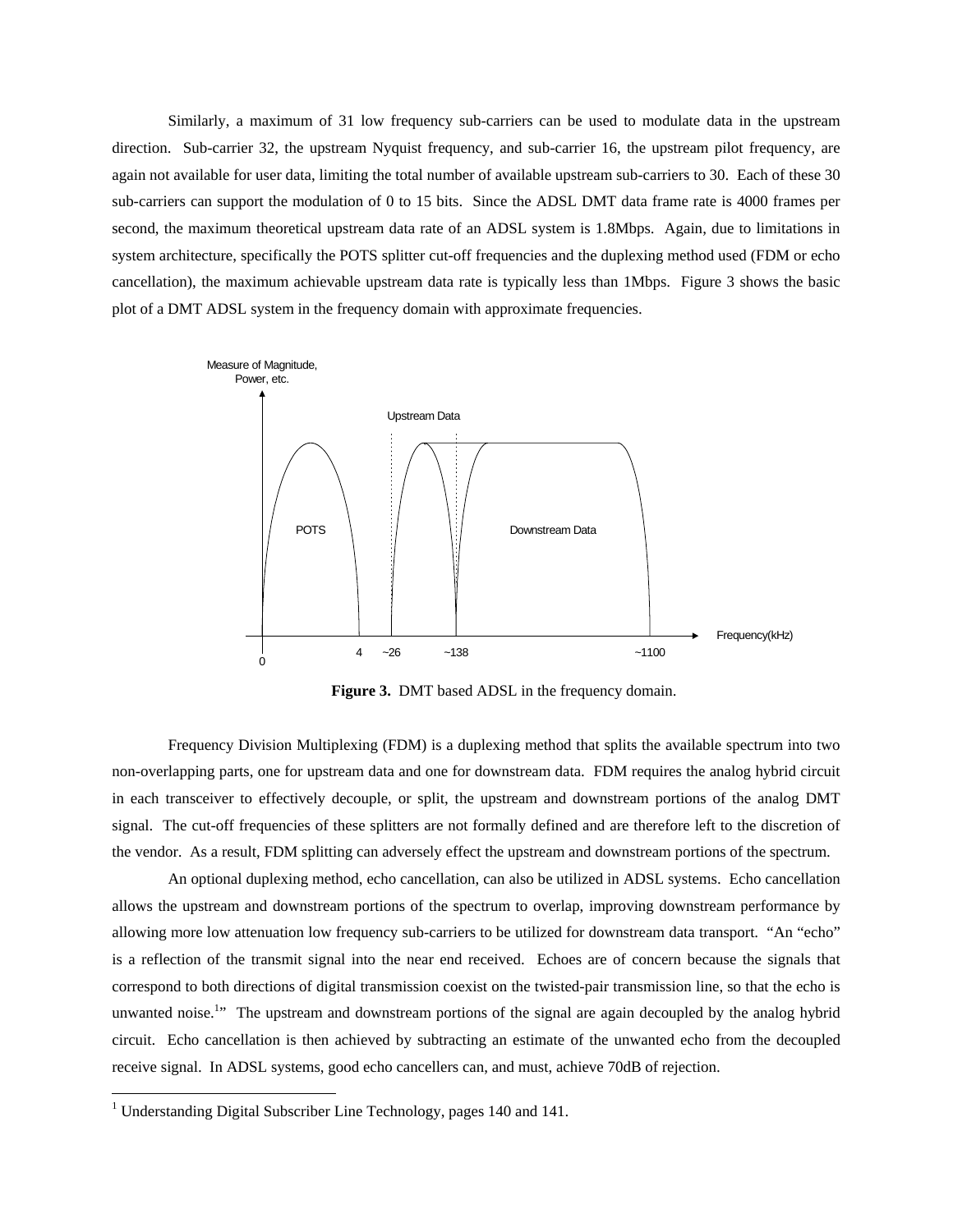As defined in ANSI T1.413-1998, DMT supports asynchronous (ATM) or synchronous (STM) based bearer services, "the transport of data at a certain rate without regard to its content, structure, or protocol," through the use of bearer channels. A bearer channel is "a user data stream of a specified data rate that is transported transparently by an ADSL system in ASx or LSx, and carries a bearer service." Bearer channels deal strictly with data rates and services and are logical channels that use the underlying sub-carriers as a transport mechanism. ANSI T1.413-1998 provides for the simultaneous transport of seven bearer channels, with up to four dedicated downstream bearer channels, denoted as ASx, where  $x = 1, 2, 3$ , or 4, and up to three upstream bearer channels, denoted as LSx, where  $x = 1, 2,$  or 3. ASx bearer channels are simplex, whereas LSx bearer channels are duplex and can be configured to carry both downstream and upstream data. For the transport of both STM and ATM data, Table 1 shows the bearer channel data range multiples for all ASx and LSx. Support for multiples higher than those shown in Table 1 and for multiples other than 32kbps (n bytes  $*$  4000 data frames per second = n  $*$  32kbps) is optional.

| <b>Bearer Channels</b> | Lowest Required Multiple | <b>Largest Required Multiple</b> | Corresponding<br>Highest  |
|------------------------|--------------------------|----------------------------------|---------------------------|
|                        |                          |                                  | <b>Required Data Rate</b> |
| AS <sub>0</sub>        |                          | $n_0 = 192$                      | 6144 kbps                 |
| AS1                    |                          | $n_1 = 144$                      | 4608 kbps                 |
| AS2                    | -1                       | $n_2 = 96$                       | 3072 kbps                 |
| AS3                    | -1                       | $n_3 = 48$                       | $1536$ kbps               |
| LS <sub>0</sub>        |                          | $m_0 = 20$                       | 640 kbps                  |
| LS1                    |                          | $m_1 = 20$                       | 640 kbps                  |
| LS <sub>2</sub>        |                          | $m_2 = 20$                       | 640 kbps                  |

Table 1. Required 32kbps multiples for transport of ATM and STM<sup>2</sup>.

 DMT based ADSL systems support two latency paths for data transmission, the interleaved path and the fast path (no data interleaving). The latency mode of an ADSL system does not need to be the same in both the downstream and upstream directions. For single latency, only support for bearer channel AS0 in the downstream direction and bearer channel LS0 in the upstream direction is required. See ANSI T1.413-1998 Section 5 for provisions regarding bearer channel latency path assignments.

 Bearer channel data is partitioned into individual data frames, each data frame consisting of two parts, the fast data buffer and the interleaved data buffer. Each data buffer contains a certain number of bytes, according to Table 1, from each of the bearer channels that are in use and that are assigned to that latency path, plus overhead. There are four framing modes, 0, 1, 2, and 3, each mode aimed at reducing the total amount of overhead required. Modes 0 and 1 are classified as full overhead framing, with and without synchronization control capabilities, respectively, and modes 2 and 3 are classified as reduced overhead framing with separate fast and sync bytes and

 $2$  Taken from ANSI T1.413-1998.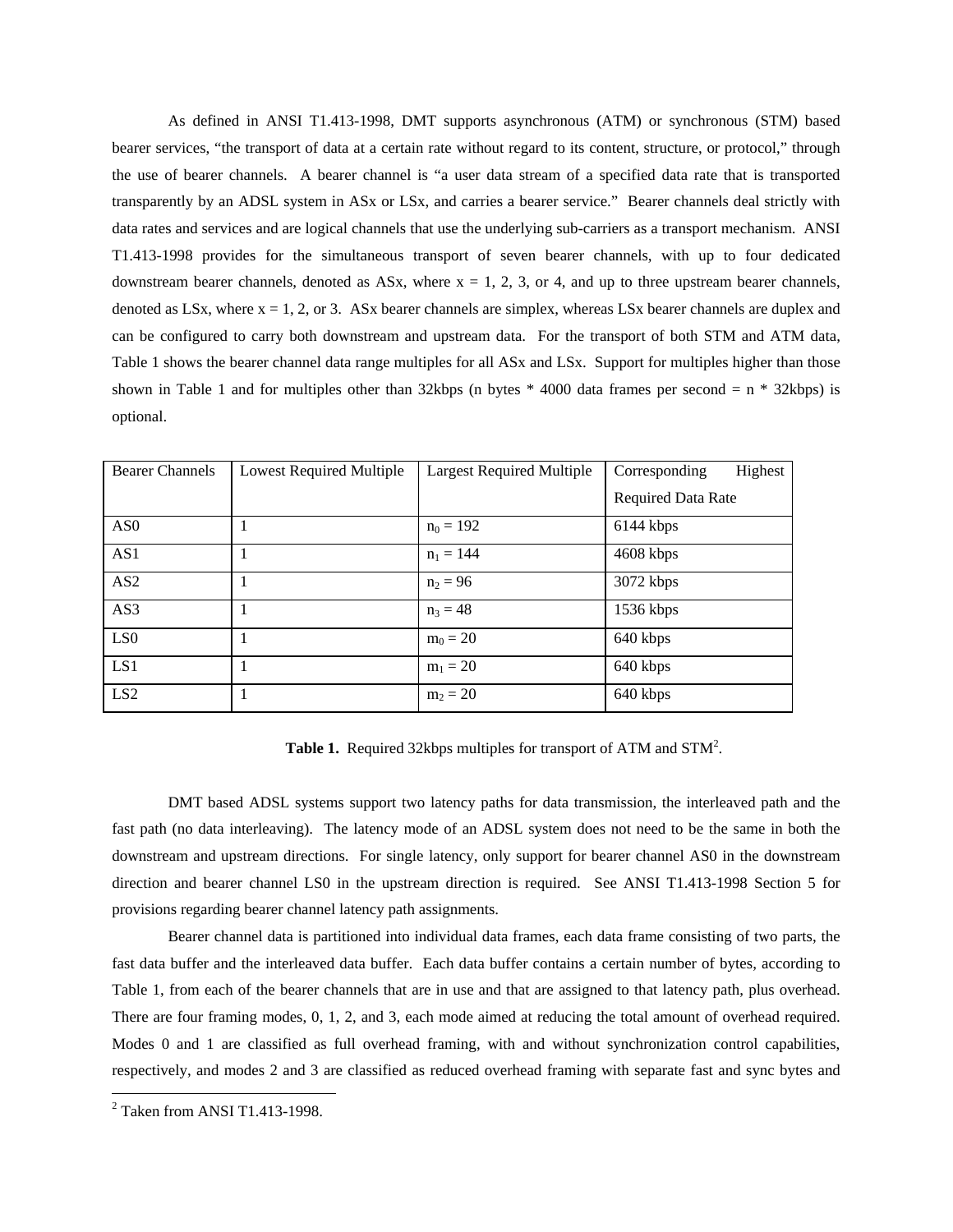with merged fast and sync bytes, respectively. Starting with framing mode 0, each mode requires progressively less overhead. For STM transport, support for framing mode 0 is required and support for framing modes 1, 2, and 3 is optional. Likewise, for ATM transport, support for framing modes 0 and 1 is required while support for framing modes 2 and 3 is optional. Reduced overhead framing modes apply "when there are only single channels in each direction, or secondarily, when only a single fast channel is in use and a single interleaved channel is used.<sup>3</sup>" All framing modes are formally defined in section 6.4 of ANSI T1.413-1998.

The basic structures of the fast and interleaved data buffers, in both the downstream and upstream directions, with full overhead framing (mode 0), are shown in Figures 4, 5, 6, and 7. These figures show representations of data frames at various stages in the transceiver reference model of Figure 9. These figures were taken from ANSI T1.413-1998, sections 6.4.1.2 and 7.4.1.2. The upstream data buffers differ from the downstream data buffers because only the duplex LSx bearer channels are available for upstream data transmission; therefore no ASx bytes are required. It should be noted that allocation of the AEX, LEX, fast, and sync bytes depend upon the selected framing mode and data buffer allocation; AEX and LEX bytes are used to identify the bearer channels used, fast and sync bytes are reserved for overhead. The use of these fields within the fast and interleaved data buffers is formally defined in ANSI T1.413-1998, sections 6.4.1.2 and 7.4.1.2.



**Figure 4.** Fast data buffer – ATU-C transmitter.

<sup>&</sup>lt;sup>3</sup> Summers, page 58.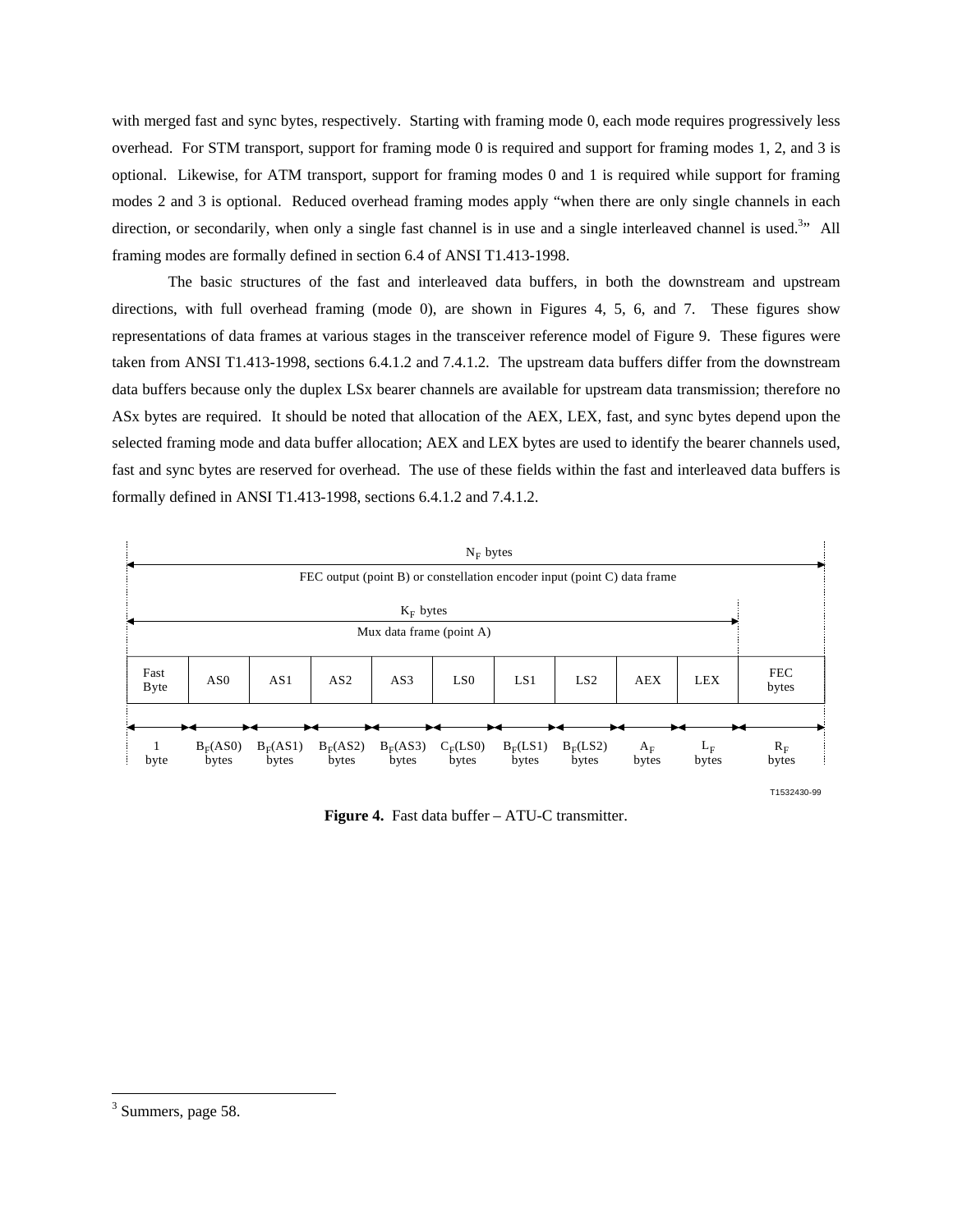

**Figure 5.** Interleaved data buffer – ATU-C transmitter.



Figure 6. Fast data buffer – ATU-R transmitter.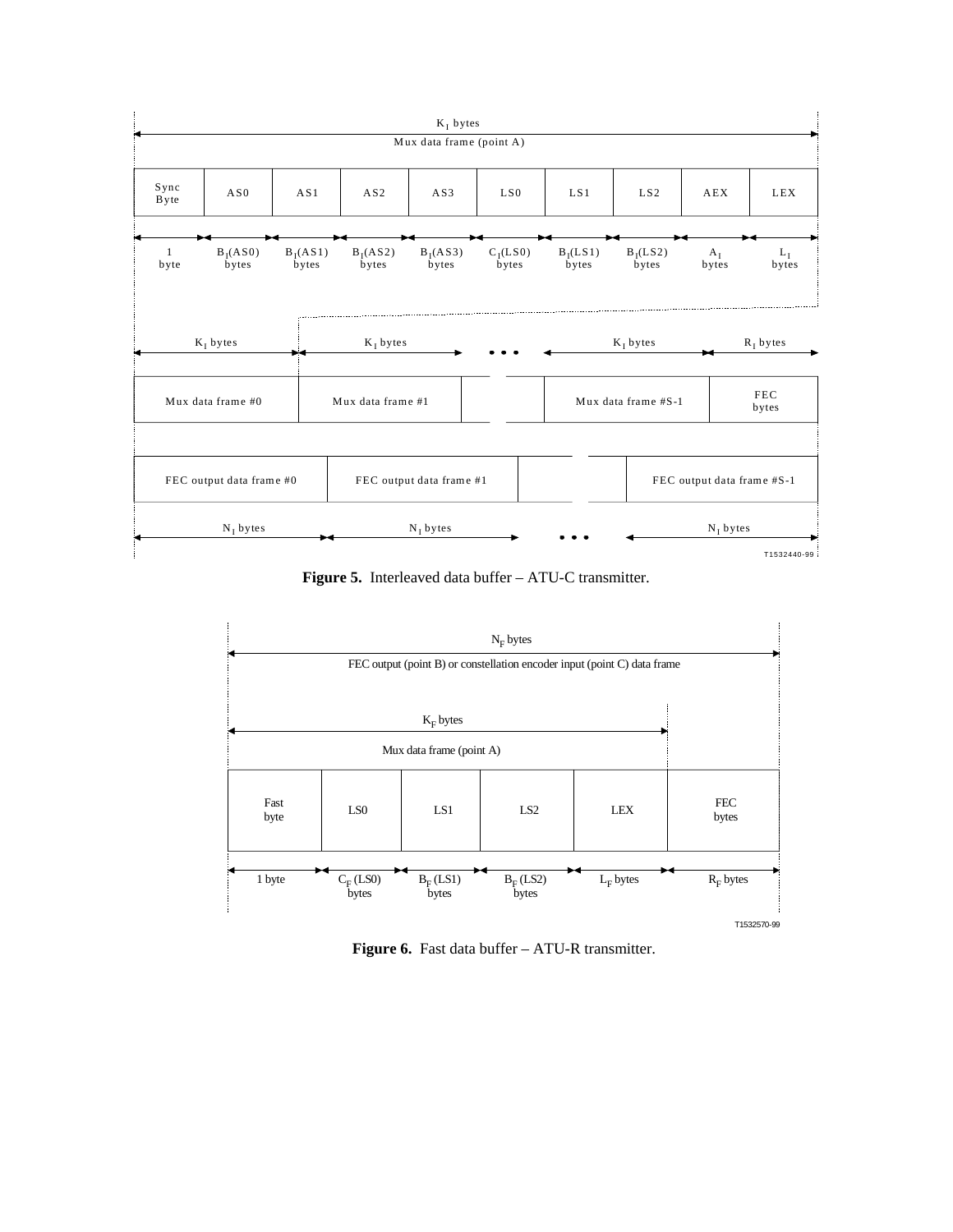

Interleaved data buffer – ATU-R transmitter.

ADSL utilizes a superframe structure for data frame transmission. 68 DMT data frames, numbered from 0 to 67, are grouped together to form a superframe, as shown in Figure 8. Each superframe is actually 69 data frames; the 69<sup>th</sup> data frame is a synchronization symbol inserted by the DMT modulator to establish superframe boundaries. To allow for insertion of the synchronization symbol (while maintaining the 4000 frames per second data frame rate) the transmit frame rate is actually increased to 69/68 \* 4000 frames per second. Figure 8 was taken from section 6.4.1.1 of ANSI T1.413-1998.

Figure 9 shows a basic block diagram of a typical DMT based ADSL transceiver.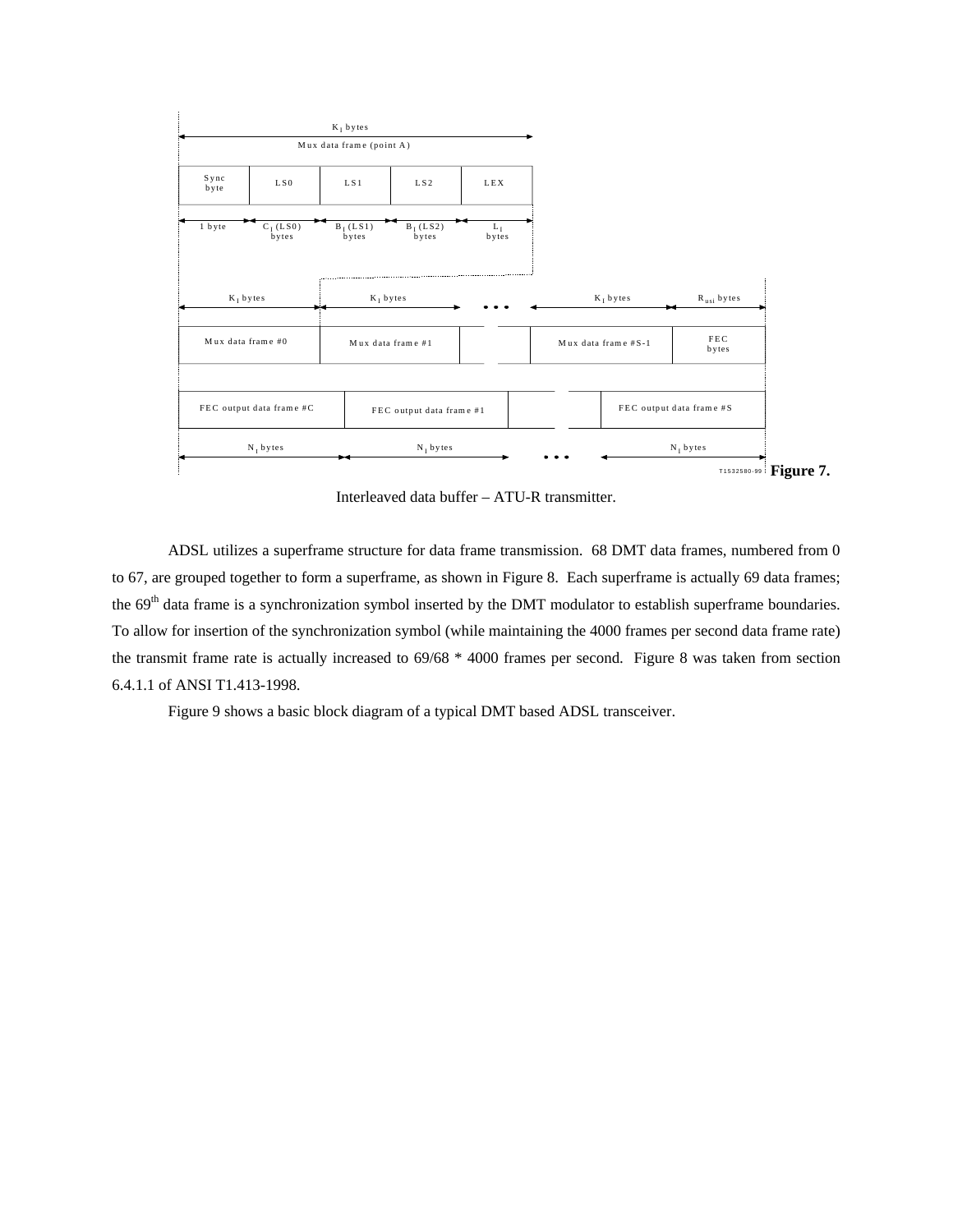

**Figure 8.** ADSL superframe structure.

A functional block diagram of a DMT based ADSL ATU-C transceiver is shown in Figure 9. The ATU-R transceiver is essentially the same, with the only major differences being the size of the IDFT block and the bearer channels utilized (LSx versus ASx). Figure 9 assumes ATM transport; STM based transceivers can be obtained from their ATM based counterparts by eliminating the ATM Cell Transmission Convergence (TC) blocks and utilizing the appropriate bearer channels. Figure 9 was taken from Section 4.2.2 of ANSI T1.413-1998.

With reference to Figure 9, the Cell TC block handles all ATM specific requirements, including header error control (HEC) generation, idle cell insertion, cell payload scrambling, bit timing and ordering, cell delineation, and HEC verification. The ATM Cell TC block essentially handles the conversion of ATM data to ADSL bearer channel data. Again, in ADSL systems transporting STM data, the ATM Cell TC block is not utilized. Following the ATM Cell TC block, data is routed, through bearer channels, to the Mux/Sync Control block. The Mux/Sync Control block synchronizes data to the 4kHz ADSL data frame rate and multiplexes data into the fast and/or interleaved data buffers.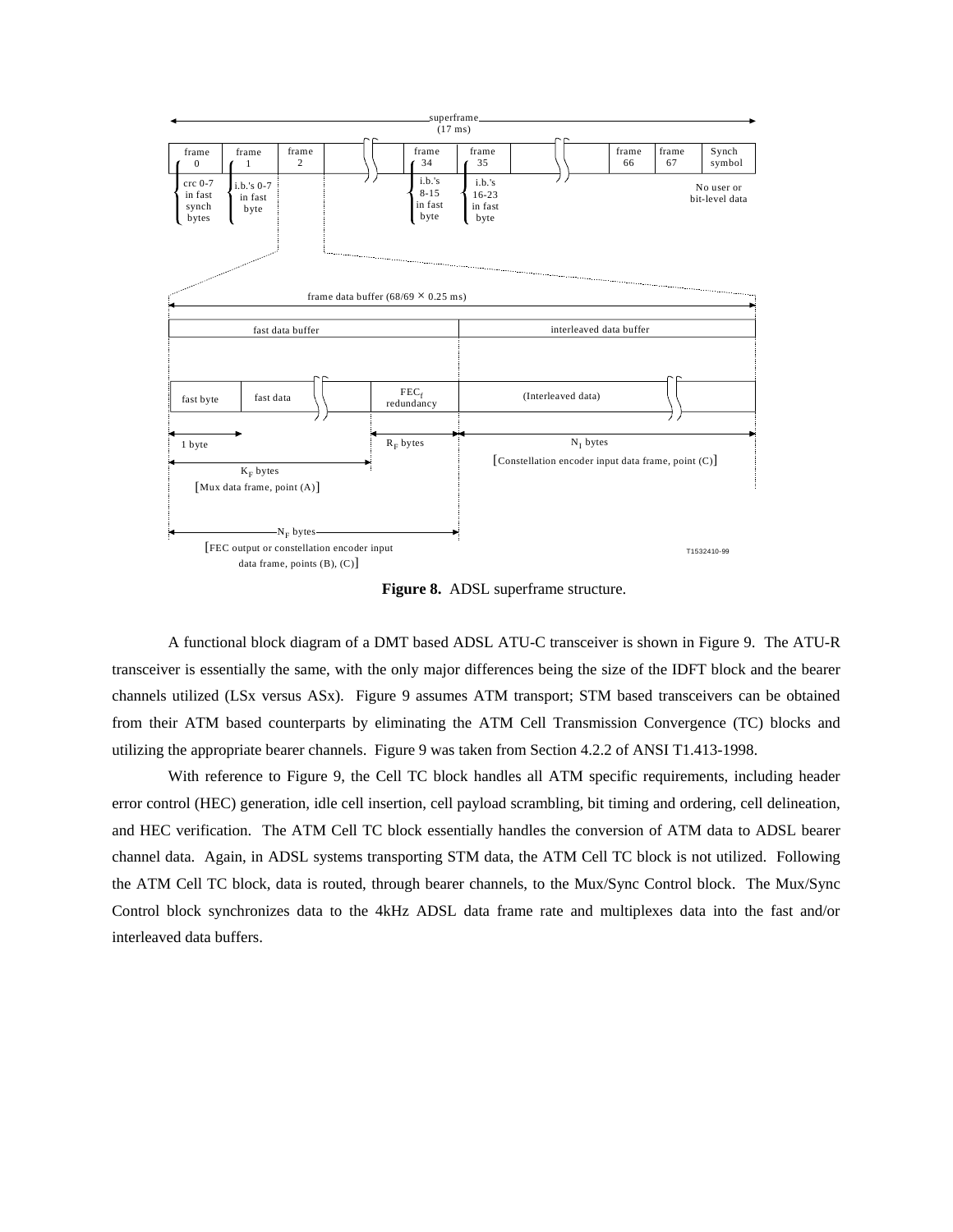

NOTE – Solid versus dashed lines are used to indicate required versus optional capabilities respectively. This figure is not intended to be complete in this respect, see clauses 6 and 7 for specific details.

### **Figure 9.** Reference model for an ATU-C transceiver supporting ATM transport.

A cyclic redundancy check (CRC) is performed on the contents of each data buffer on a superframe basis. The CRC that is generated from each data buffer per superframe will be transmitted in the fast and sync bytes, of the fast and interleaved data buffers, respectively, of the first data frame (frame 0) of the following superframe. The fast and sync bytes of the remaining data frames within a specific superframe are used to transmit embedded operations channel (EOC), synchronization, ADSL overhead control (AOC) channel, and indicator bit information.

The following algorithm is used to scramble the contents of each data buffer:

$$
d_n' = d_n \oplus d_{n-18} \oplus d_{n-23} \oplus d_{n-3}
$$

where  $d_n$  is the n-th output from the fast or interleaved data buffer, and  $d_n$ ' is the n-th output from the corresponding scrambler. "Scrambling . . . eliminates repetitious data patterns such as all 0's or 1's. Random bit patterns reduce both radio frequency interference and signal crosstalk from one pair to another pair in the cable.<sup>4</sup>" Forward error correction (FEC) capabilities are also applied to the scrambled data in each data buffer through the use of Reed-Solomon (RS) Coding. RS check bytes are added to a certain number of data bytes to produce an RS codeword. As mentioned earlier, the maximum RS codeword size is 255 bytes. Sections 6.6 and 7.6 of ANSI T1.413-1998 outline the minimum RS coding capabilities of an ATU-C and ATU-R, respectively.

Convolutional interleaving is performed only on data in the interleaved data buffer. Data in the fast data buffer differs only in that it is not interleaved, and therefore "fast" because there is no latency associated with the interleaving process. Interleaving essentially "weaves" RS codewords (data frames with RS check bytes appended) together to reduce the effects of noise on data transmission. Interleaving spreads the damage, if you will, from an impulsive noise hit across multiple RS codewords, reducing the likelihood that consecutive data bytes within a

<sup>4</sup> From the UNH-IOL VG-AnyLAN online tutorial.

http://www.iol.unh.edu/training/vganylan/teach/vgconcepts/pmi/datascra.html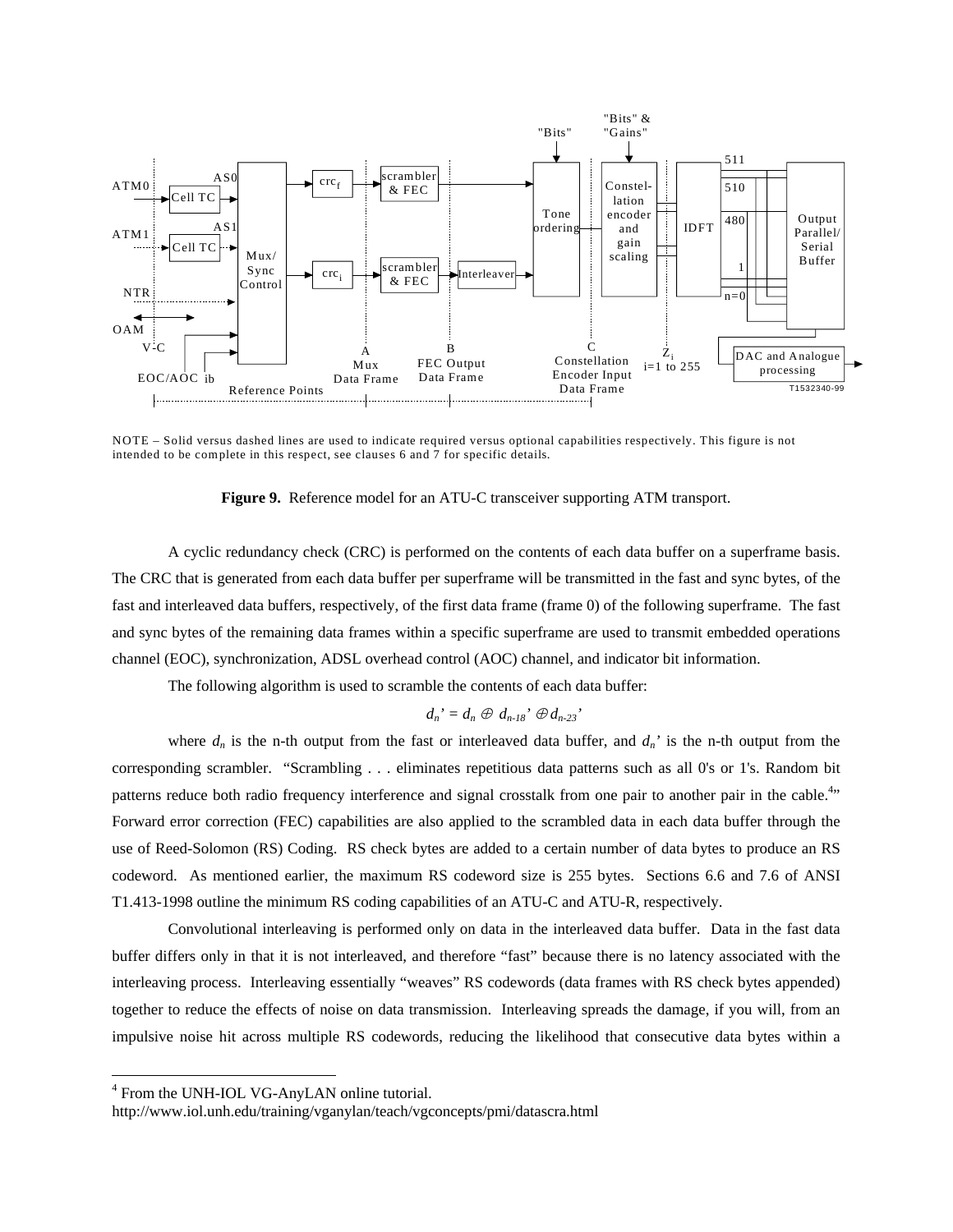single RS codeword will be errored. For example, instead of having 10 bytes in a single RS codeword corrupted, which may be too large an error too to be corrected by FEC, 1 byte in 10 consecutive RS codewords will be corrupted, greatly reducing the size of the error per RS codeword and allowing for correction by FEC. Although interleaving provides better error correction capabilities, it introduces a significant amount of delay to the data path.

The next block in the reference model of Figure 9 is the "Tone Ordering" block. Tone ordering assigns the bits in both the fast and interleaved data buffers to individual sub-carriers according to a pre-defined ordered "bits and gains" table. The original "bits and gains" table is determined during initialization and essentially defines the number of bits each sub-carrier can modulate and the relative gain of each sub-carrier. The ordered "bits and gains" table is a modified version (according to the tone ordering algorithm) of the original "bits and gains" table. The tone ordering algorithm first assigns all of the bits from the fast data buffer to the sub-carriers with the least number of bits assigned to them, and then assigns the bits in the interleaved data buffer to the sub-carriers with the greatest number of bits assigned to them. This algorithm ensures that the sub-carriers that are most likely to be clipped (clipping can be considered an impulsive error) by the digital-to-analog converter (DAC), which are the tones with the highest number of bits assigned to them, contain bits from the interleaved data buffer. Tone ordering allows impulsive clipping errors to be successfully corrected by the FEC. The tone ordering algorithm will vary slightly if trellis coding is enabled.

The "Constellation Encoder and gain scaling" block follows tone ordering in the reference model of Figure 9. Prior to the actual constellation encoding, a bit extraction algorithm extracts bits from the data frame buffer according to the ordered "bits and gains" table. A bit conversion algorithm is also implemented for the purpose of trellis coding, if trellis coding is enabled (the use of trellis coding is optional and effects both the tone ordering algorithm and the constellation encoding algorithm). During bit extraction, the bits from two consecutive ordered sub-carriers are used to form the binary word *u*, which is then converted, through a convolutional code, into two binary words *v* and *w*, which are input to the constellation encoder. Section 6.8 of ANSI T1.413-1998 contains specific information regarding trellis coding. For each sub-carrier, the constellation encoder selects a point (in the complex plane) from a grid of points based on the binary data assigned to that sub-carrier. Constellation encoding converts binary data into a complex number. Gain scaling, as per the "bits and gains" table, is applied to all data carrying sub-carriers - each complex point is multiplied by a gain in the range of approximately 0.75 to 1.33; i.e. Z<sub>i</sub>  $= g_i * (X_i + jY_i)$ . It should be noted that gain scaling is not used during transmission of the synchronization symbol.

Following the "Constellation Encoder and gain scaling" block, modulation is performed by the inverse discrete Fourier Transform (IDFT) operation. Recall that in the downstream direction the "Constellation Encoder and gain scaling" block produces 255 complex  $Z_i$  values. To produce real values,  $x_n$ , using the IDFT and the 255 complex  $Z_i$  values, Z must have Hermitian symmetry, thus for i =257 to 511,  $Z_i = Z_{(512-i)}^*$ . Thus, in the downstream direction, the IDFT generates 512 real values, x<sub>n</sub>. Likewise, in the upstream direction the "Constellation Encoder and gain scaling" block produces 31 complex  $Z_i$  values. To produce real values,  $x_n$ , using the IDFT and the 31 complex Z<sub>i</sub> values, Z must have Hermitian symmetry, thus for  $i = 33$  to 63, Z<sub>i</sub> = Z<sub>(64-i)</sub>\*. Thus, in the downstream direction, the IDFT generates 64 real values,  $x_n$ . Sections 6.11.2 and 7.11.2 of ANSI T1.413-1998 define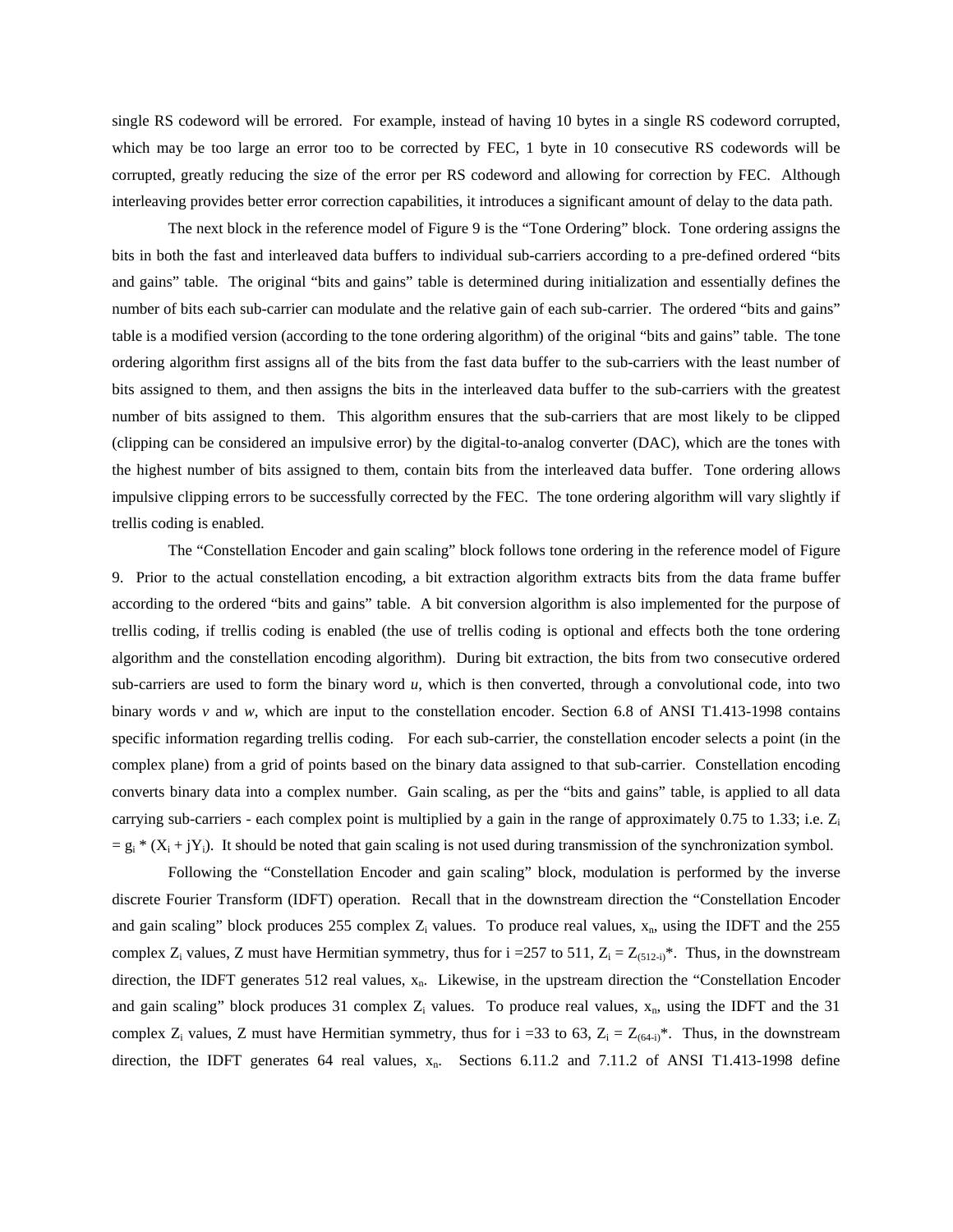modulation by the IDFT in more detail. Parallel to serial conversion, DAC processing, and analog processing follow the modulation block.

Many of the functional blocks mentioned above require parameters to be determined and set that depend on specific knowledge of the communication channel. These parameters are negotiated during initialization, when an ADSL ATU-R is first connected to an ATU-C (DSLAM). Initialization will be discussed in detail later.

# **ADSL: ITU-T G.992.1 (G.dmt):**

 ITU-T G.992.1 (G.dmt) is the ITU's nearly identical version of ANSI T1.413-1998. The major differences between G.dmt and ANSI T1.413-1998 are: G.dmt defines DMT based ADSL operation in different regions such as North America, Europe, and Asia, whereas ANSI T1.413-1998 defines operation only in North America, and G.dmt utilizes ITU-T G.994.1 (G.hs) for the handshaking portion of initialization, whereas ANSI T1.413-1998 does not. G.dmt addresses different region specific requirements for DMT based ADSL systems because of the inherent differences in telecommunications systems in different parts of the world. For example, the telecommunication infrastructure in Asia is quite different than that of North America or even Europe. There are also different requirements in different parts of the world, such as support for DMT based ADSL systems operating in the frequency band above ISDN, which is very common in Europe. Since G.dmt is an international specification it must address all of these differences and issues. The use of G.hs in G.dmt compliant devices is necessitated by the need to negotiate through all of the possible options defined in G.dmt, which may all be supported by a single ATU-R or ATU-C.

### **ADSL: ITU-T G.992.2 (G.lite)**

 ITU-T G.992.2 (G.lite) is a variation of G.dmt and ANSI T1.413-1998. The intent of G.lite is to provide a less complicated version of DMT based ADSL that can be easily deployed and installed by the end user. The tradeoff associated with decreased complexity is decreased bandwidth. G.lite supports maximum data rates of about 2Mbps downstream an 800kbps upstream – far less than its "full rate" counterpart. There are a few other major differences between G.lite and G.dmt, such as: G.lite does not require a splitter at the remote end (ATU-R); G.lite utilizes only the interleaved data path, thus eliminating many options associated with dual latency and with the fast data path in general; G.lite incorporates extra measures to combat impedance problems due to the omission of the remote splitter. It should be noted that unlike G.dmt, there is no ANSI based G.lite type specification.

### **SHDSL: ITU-T G.991.2 (G.shdsl)**

 ITU-T G.991.2 (G.shdsl) is a symmetric type of DSL that, like G.dmt and G.lite, utilizes G.hs as a handshake procedure. G.shdsl is rate adaptive, providing from 192kbps to 2.312Mbps, in increments of 8kbps, in both directions. G.shdsl does not support analog splitting and simultaneous POTS or ISDN in the same pair of wires, but is designed to be spectrally compatible with other DSL technologies. G.shdsl does allow for an optional 4 wire mode of operation, and also defines signal regenerators, or repeaters, for the purpose of alleviating the most common limitation in DSL systems: loop length. G.shdsl is based on 16-level trellis coded pulse amplitude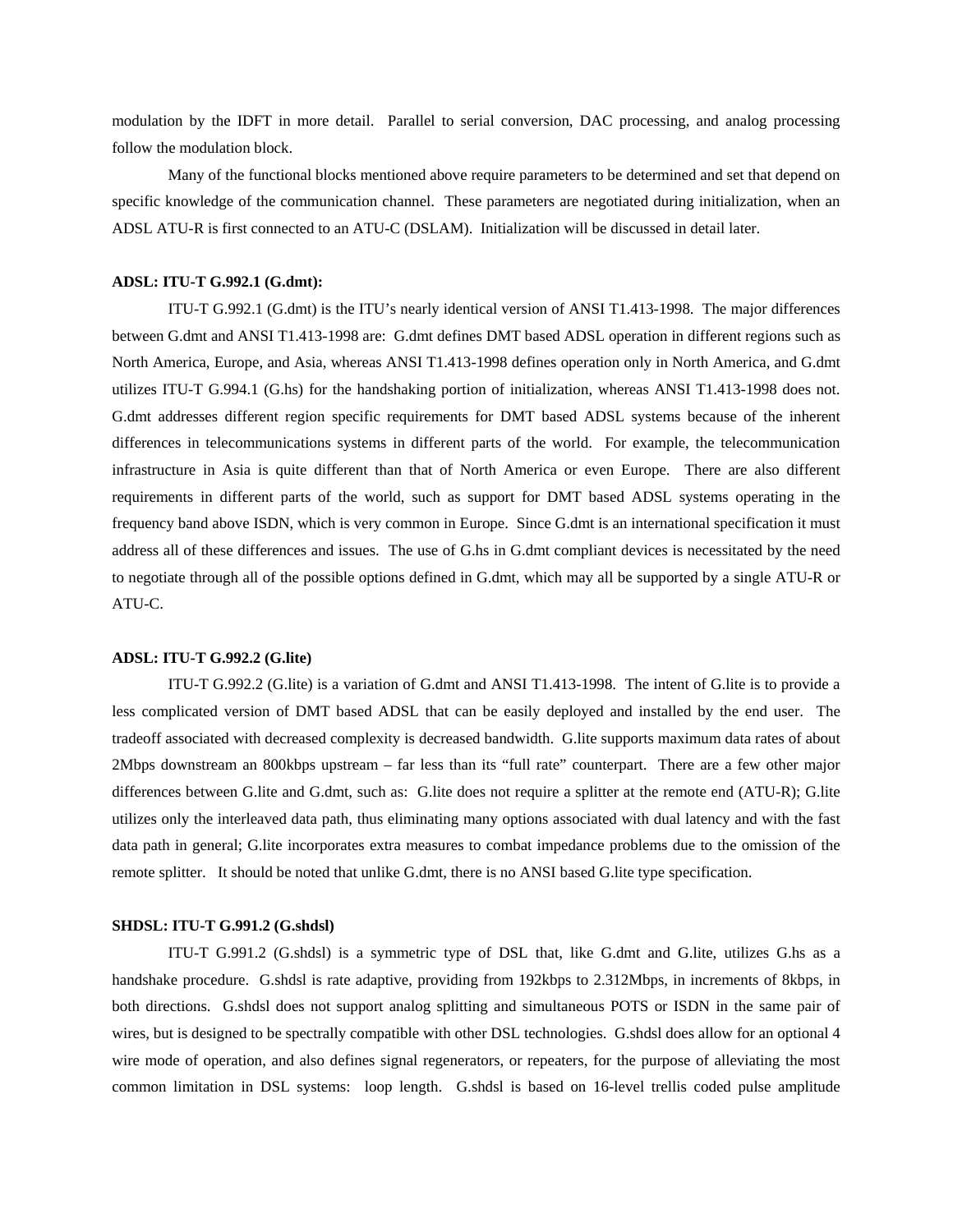modulation (16 TCPAM), reducing overall complexity versus the DMT modulation scheme utilized by ADSL systems. Although G.shdsl utilizes G.hs, initialization in G.shdsl systems is quite different than in ADSL systems. This difference is mainly due to the differences in physical layer modulation schemes.